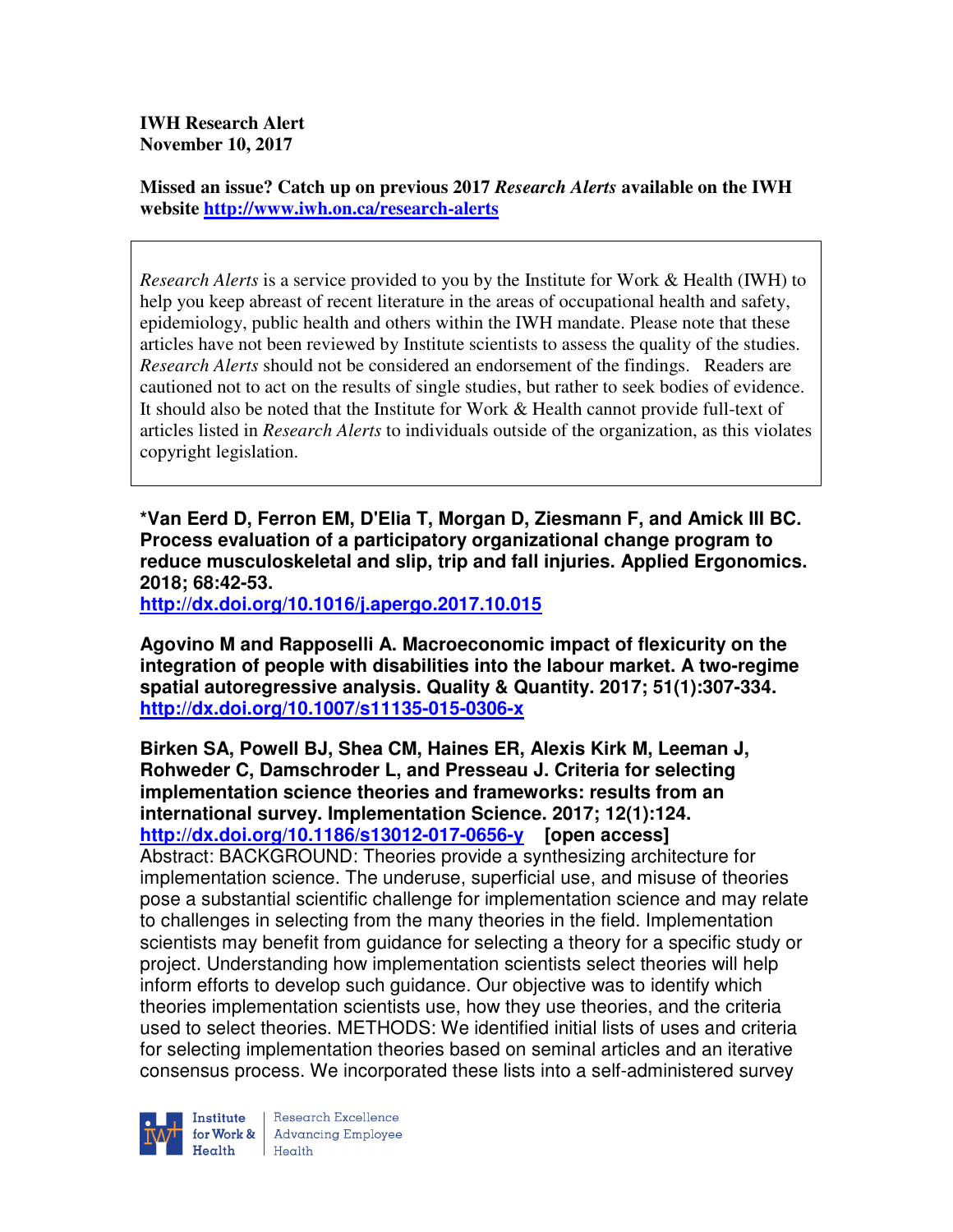for completion by self-identified implementation scientists. We recruited potential respondents at the 8th Annual Conference on the Science of Dissemination and Implementation in Health and via several international email lists. We used frequencies and percentages to report results. RESULTS: Two hundred twentythree implementation scientists from 12 countries responded to the survey. They reported using more than 100 different theories spanning several disciplines. Respondents reported using theories primarily to identify implementation determinants, inform data collection, enhance conceptual clarity, and guide implementation planning. Of the 19 criteria presented in the survey, the criteria used by the most respondents to select theory included analytic level (58%), logical consistency/plausibility (56%), empirical support (53%), and description of a change process (54%). The criteria used by the fewest respondents included fecundity (10%), uniqueness (12%), and falsifiability (15%). CONCLUSIONS: Implementation scientists use a large number of criteria to select theories, but there is little consensus on which are most important. Our results suggest that the selection of implementation theories is often haphazard or driven by convenience or prior exposure. Variation in approaches to selecting theory warn against prescriptive guidance for theory selection. Instead, implementation scientists may benefit from considering the criteria that we propose in this paper and using them to justify their theory selection. Future research should seek to refine the criteria for theory selection to promote more consistent and appropriate use of theory in implementation science

## **Bornstein S, Baker R, Navarro P, Mackey S, Speed D, and Sullivan M. Putting research in place: an innovative approach to providing contextualized evidence synthesis for decision makers. Systematic Reviews. 2017; 6(1):218.**

**http://dx.doi.org/10.1186/s13643-017-0606-4 [open access]** Abstract: BACKGROUND: The Contextualized Health Research Synthesis Program (CHRSP), developed in 2007 by the Newfoundland and Labrador Centre for Applied Health Research, produces contextualized knowledge syntheses for health-system decision makers. The program provides timely, relevant, and easy-to-understand scientific evidence; optimizes evidence uptake; and, most importantly, attunes research questions and evidence to the specific context in which knowledge users must apply the findings. METHODS: As an integrated knowledge translation (KT) method, CHRSP: Involves intensive partnerships with senior healthcare decision makers who propose priority research topics and participate on research teams; Considers local context both in framing the research question and in reporting the findings; Makes economical use of resources by utilizing a limited number of staff; Uses a combination of external and local experts; and Works quickly by synthesizing high-level systematic review evidence rather than primary studies. Although it was developed in the Canadian province of Newfoundland and Labrador, the CHRSP methodology is adaptable to a variety of settings with distinctive features, such as those in rural, remote, and small-town locations. RESULTS: CHRSP has



Research Excellence for Work & | Advancing Employee Health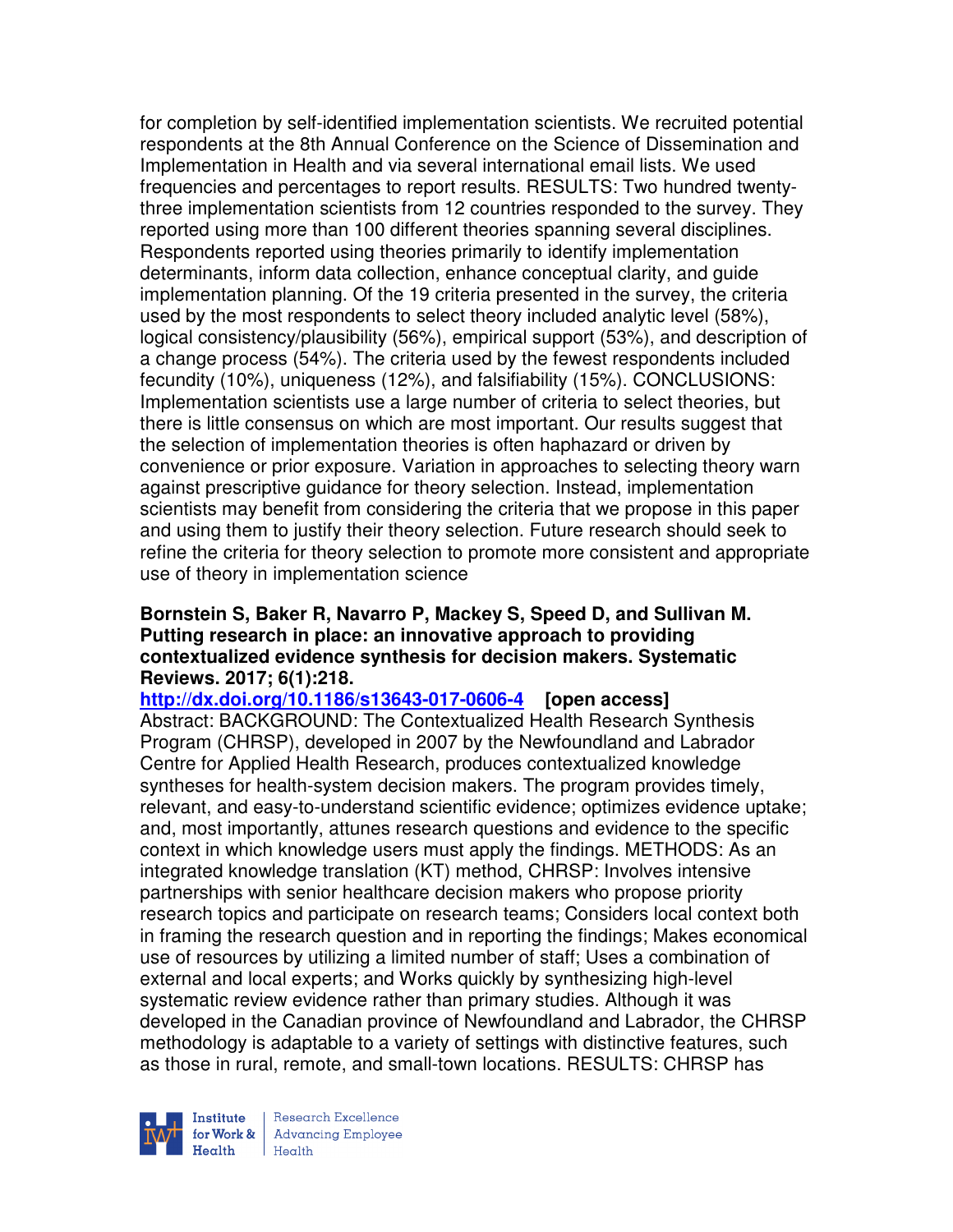published 25 syntheses on priority topics chosen by the provincial healthcare system, including: Clinical and cost-effectiveness: telehealth, rural renal dialysis, point-of-care testing; Community-based health services: helping seniors age in place, supporting seniors with dementia, residential treatment centers for at-risk youth; Healthcare organization/service delivery: reducing acute-care length of stay, promoting flu vaccination among health workers, safe patient handling, agefriendly acute care; and Health promotion: diabetes prevention, promoting healthy dietary habits. These studies have been used by decision makers to inform local policy and practice decisions. CONCLUSIONS: By asking the health system to identify its own priorities and to participate directly in the research process, CHRSP fully integrates KT among researchers and knowledge users in healthcare in Newfoundland and Labrador. This high level of decision-maker buyin has resulted in a corresponding level of uptake. CHRSP studies have directly informed a number of policy and practice directions, including the design of youth residential treatment centers, a provincial policy on single-use medical devices, and most recently, the opening of the province's first Acute Care for the Elderly hospital unit

**Cairney P. Evidence-based best practice is more political than it looks: a case study of the 'Scottish Approach'. Evidence & Policy. 2017; 13(3):499- 515.** 

**http://dx.doi.org/10.1332/174426416X14609261565901 [open access]** 

**de Carvalho-Freitas MN and Stathi S. Reducing workplace bias toward people with disabilities with the use of imagined contact. Journal of Applied Social Psychology. 2017; 47(5):256-266. http://dx.doi.org/10.1111/jasp.12435** 

**Costa S and Neves P. Job insecurity and work outcomes: the role of psychological contract breach and positive psychological capital. Work and Stress. 2017; 31(4):375-394. http://dx.doi.org/10.1080/02678373.2017.1330781** 

**Laberge M, Tondoux A, Camire Tremblay F, and MacEachen E. Occupational health and safety in a vocational training program: how gender impacts teachers' strategies and power relationships : sante et securite des stagiaires dans un programme de formation professionnelle: impact du genre sur les strategies et rapports de pouvoir. New Solutions. 2017; 27(3):382-402.** 

## **http://dx.doi.org/10.1177/1048291117725720**

Abstract: In Quebec (Canada), the Work-Oriented Training Path, a work-study program, prepares students who are having difficulty at school for the job market. Occupational health and safety is an important part of their training. This article aims to analyze the impact of gender on the interpersonal dynamics among teachers, trainees, and key actors from the businesses involved. This article also looks at the influence of gender on teachers' strategies and capacity to act



Institute Research Excellence<br>for Work & Advancing Employee<br>Health Health  $H$ ealth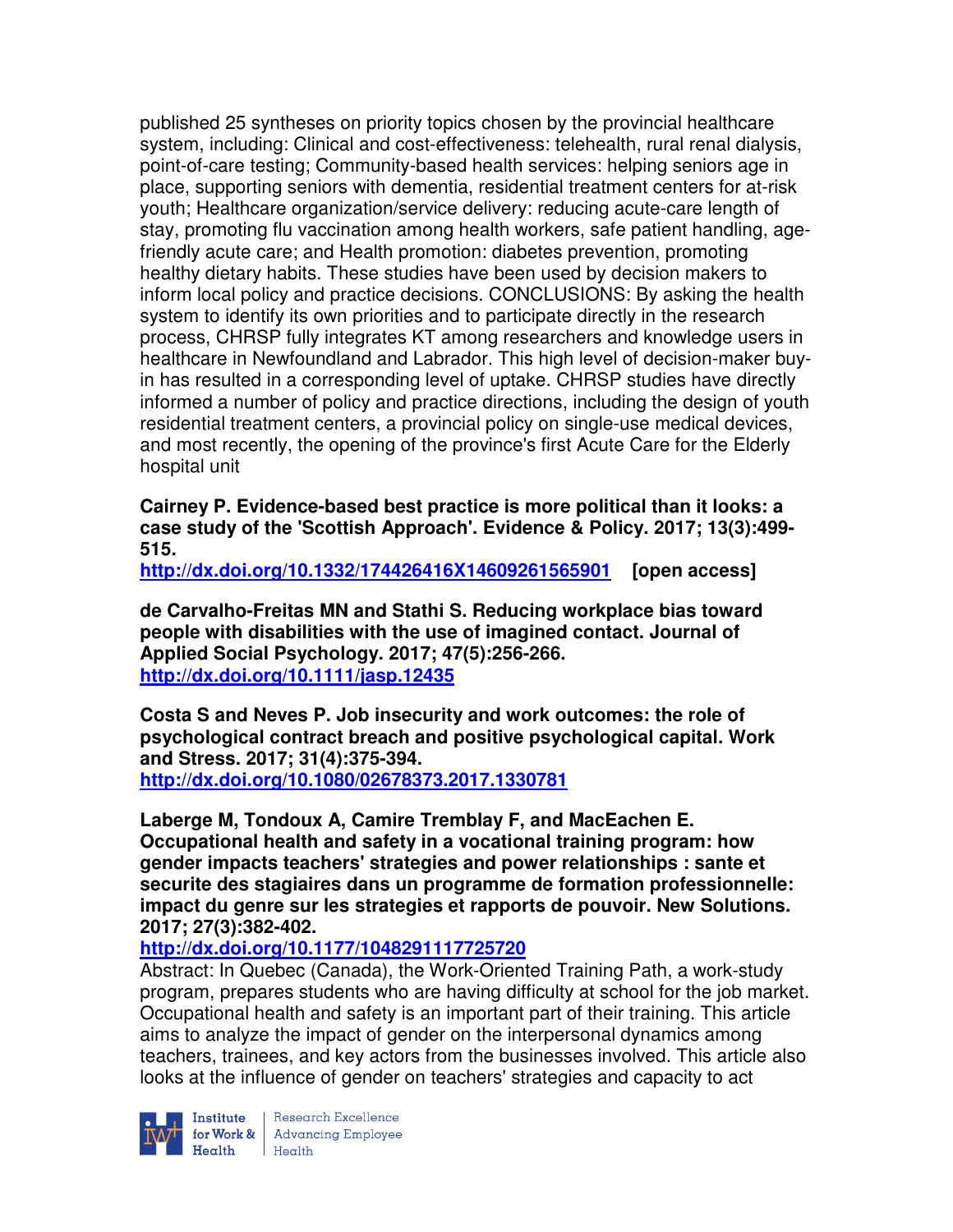regarding occupational health and safety. Using a work activity analysis lens, a multiple case-study analysis of teachers' work activity was carried out. The findings show that gendered social relationships create a specific supervisory context that influences occupational health and safety training. Solutions aimed at reducing the negative impact of gender-associated prejudice on work injury prevention include training for teachers, attention to work organization at the schools, and the creation of cohesive teachers' work teams. Resume Au Quebec, le Parcours de formation axee sur l'emploi (WOTP), un programme en alternance, offre une preparation au marche du travail aux eleves en difficultes scolaires. La sante et la securite du travail (SST) est un enjeu important de la formation. L'article vise a analyser l'impact du genre dans la dynamique relationnelle entre les enseignant.es, leurs eleves et les interlocuteurs cles des entreprises impliquees, et son influence sur les strategies et la capacite d'agir des enseignant.es en matiere de SST. Une analyse de cas multiples basee sur l'analyse ergonomique de l'activite des enseignants a ete menee. Les resultats montrent que les relations sociales de genre determinent un contexte specifique de supervision qui influence la formation a la SST. La formation des enseignant.es, l'organisation scolaire et la creation de collectifs enseignants cohesifs sont des pistes de solution pour reduire l'effet negatif des prejuges lies au genre influencant la prevention des lesions professionnelles

## **Leeman J, Birken SA, Powell BJ, Rohweder C, and Shea CM. Beyond "implementation strategies": classifying the full range of strategies used in implementation science and practice. Implementation Science. 2017; 12(1):125.**

# **http://dx.doi.org/10.1186/s13012-017-0657-x [open access]**

Abstract: BACKGROUND: Strategies are central to the National Institutes of Health's definition of implementation research as "the study of strategies to integrate evidence-based interventions into specific settings." Multiple scholars have proposed lists of the strategies used in implementation research and practice, which they increasingly are classifying under the single term "implementation strategies." We contend that classifying all strategies under a single term leads to confusion, impedes synthesis across studies, and limits advancement of the full range of strategies of importance to implementation. To address this concern, we offer a system for classifying implementation strategies that builds on Proctor and colleagues' (2013) reporting guidelines, which recommend that authors not only name and define their implementation strategies but also specify who enacted the strategy (i.e., the actor) and the level and determinants that were targeted (i.e., the action targets). MAIN BODY: We build on Wandersman and colleagues' Interactive Systems Framework to distinguish strategies based on whether they are enacted by actors functioning as part of a Delivery, Support, or Synthesis and Translation System. We build on Damschroder and colleague's Consolidated Framework for Implementation Research to distinguish the levels that strategies target (intervention, inner setting, outer setting, individual, and process). We then draw on numerous



Research Excellence for Work & | Advancing Employee Health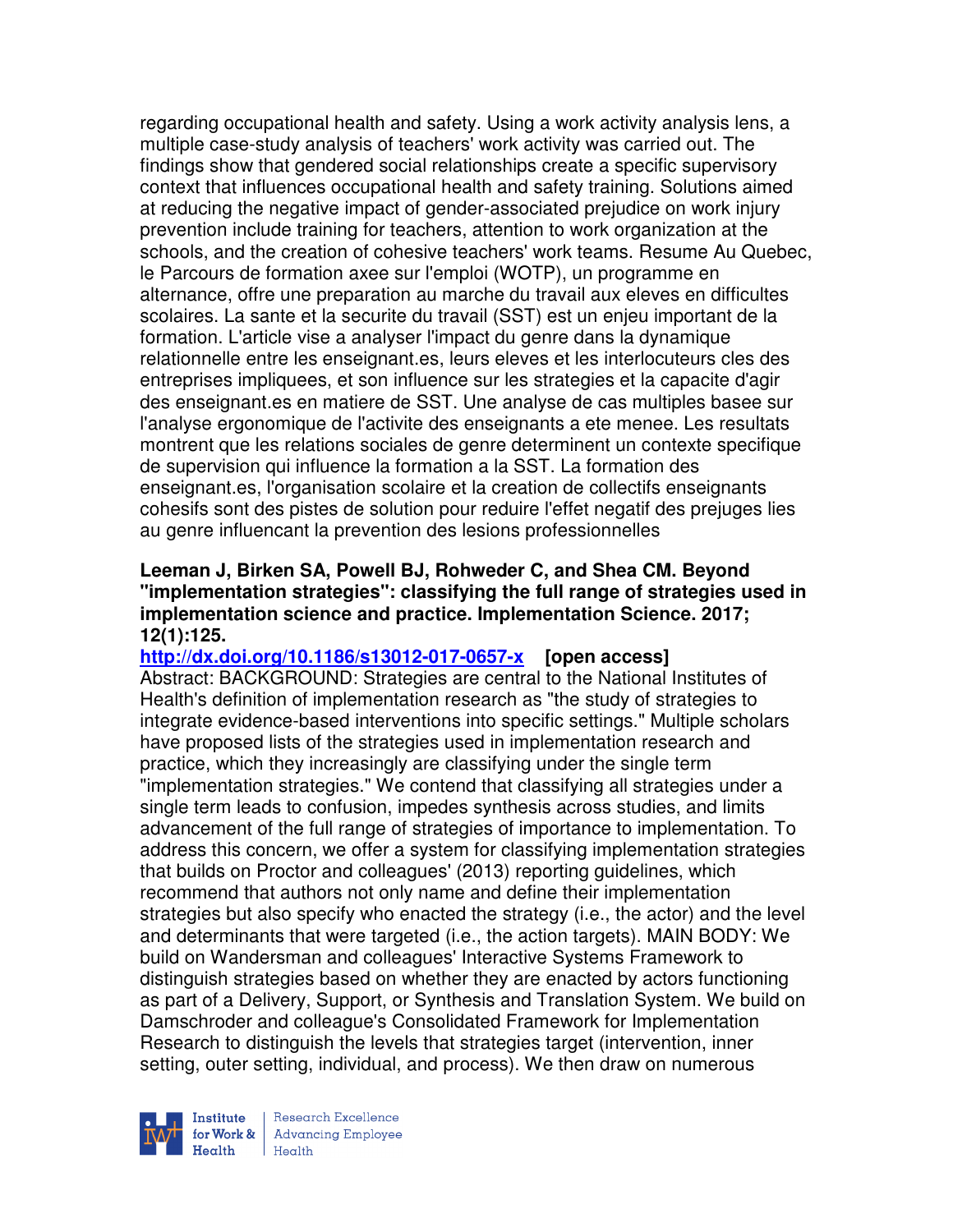resources to identify determinants, which are conceptualized as modifiable factors that prevent or enable the adoption and implementation of evidencebased interventions. Identifying actors and targets resulted in five conceptually distinct classes of implementation strategies: dissemination, implementation process, integration, capacity-building, and scale-up. In our descriptions of each class, we identify the level of the Interactive System Framework at which the strategy is enacted (actors), level and determinants targeted (action targets), and outcomes used to assess strategy effectiveness. We illustrate how each class would apply to efforts to improve colorectal cancer screening rates in Federally Qualified Health Centers. CONCLUSIONS: Structuring strategies into classes will aid reporting of implementation research findings, alignment of strategies with relevant theories, synthesis of findings across studies, and identification of potential gaps in current strategy listings. Organizing strategies into classes also will assist users in locating the strategies that best match their needs

# **Lu Y, Wang JS, and Han WJ. Women's short-term employment trajectories following birth: patterns, determinants, and variations by race/ethnicity and nativity. Demography. 2017; 54(1):93-118.**

#### **http://dx.doi.org/10.1007/s13524-016-0541-3**

Abstract: Despite a large literature documenting the impact of childbearing on women's wages, less understanding exists of the actual employment trajectories that mothers take and the circumstances surrounding different paths. We use sequence analysis to chart the entire employment trajectory for a diverse sample of U.S. women by race/ethnicity and nativity in the first year following childbirth. Using data from the 1996-2008 panels of the Survey of Income and Program Participation and sample selection models, we find that women employed before childbirth show a high degree of labor market continuity. However, a notable share of them (24 %) took less stable paths by dropping out or scaling back work. In addition, mothers' attachment to the labor force is simultaneously supported by personal endowments and family resources yet constrained by economic hardship and job characteristics. Moreover, mothers' employment patterns differ by race/ethnicity and nativity. Nonwhite women (blacks, Hispanics, and Asians) who were employed before childbirth exhibited greater labor market continuation than white women. For immigrant women, those with a shorter length of residence were more likely to curtail employment than native-born women, but those with longer duration of residence show greater labor force attachment. We discuss the implications of these findings for income inequality and public policy

**Naik Y, Baker P, Walker I, Tillmann T, Bash K, Quantz D, Hillier-Brown F, and Bambra C. The macro-economic determinants of health and health inequalities-umbrella review protocol. Systematic Reviews. 2017; 6(1):222. http://dx.doi.org/10.1186/s13643-017-0616-2 [open access]** Abstract: BACKGROUND: The economic determinants of health have been widely recognised as crucial factors affecting health; however, to date, no



Research Excellence for Work & | Advancing Employee  $H_{\text{each}}$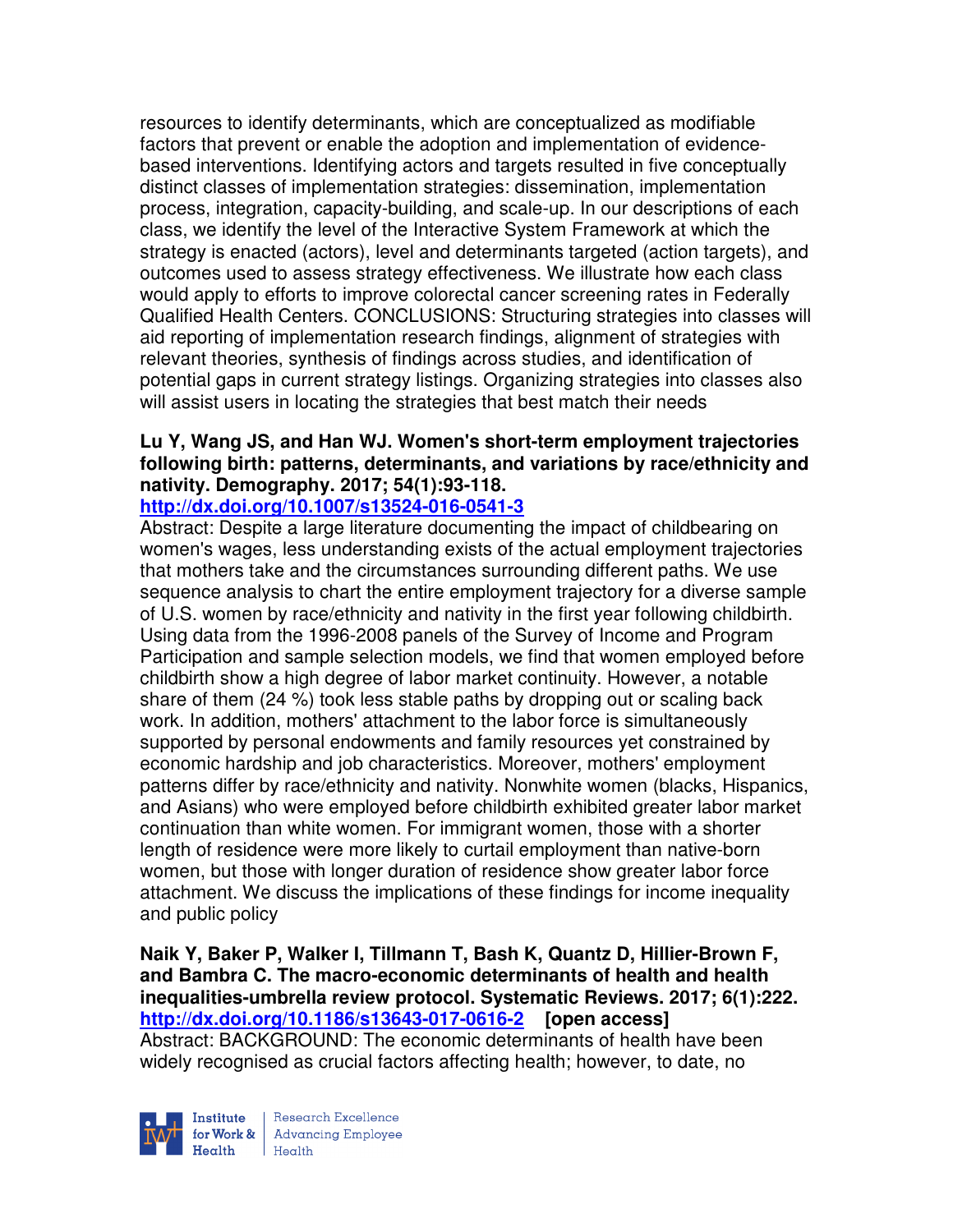comprehensive review has been undertaken to summarise these factors and the ways in which they can influence health. We conceptualise the economy as a complex system made up of underlying approaches, regulation from institutions, markets, finance, labour, the public-private balance as well as production and distributional effects, which collectively impact on health through the effect of moderators. This protocol details the methods for an umbrella review to explore the macro-economic factors, strategies, policies and interventions that affect health outcomes and health inequalities. METHODS: We will identify relevant systematic reviews using search terms derived from the Journal of Economic Literature classification. Reviews will be included if they meet the Database of Abstracts and Reviews of Effects criteria for systematic reviews. Reviews of studies with and without controls will be included; both association and intervention studies will be included. Primary outcomes will include but are not limited to morbidity, mortality, prevalence and incidence of conditions and life expectancy. Secondary outcomes will include health inequalities by gender, ethnicity or socio-economic status. Six databases will be searched using tailored versions of our piloted search strategy to locate relevant reviews. Data will be extracted using a standardized pro forma, and the findings will be synthesized into a conceptual framework to address our review aim. DISCUSSION: Our umbrella review protocol provides a robust method to systematically appraise the evidence in this field, using new conceptual models derived specifically to address the study question. This will yield important information for policymakers, practitioners and researchers at the local, national and international level. It will also help set the future research agenda in this field and guide the development of interventions. SYSTEMATIC REVIEW REGISTRATION: This umbrella review protocol has been registered with PROSPERO CRD42017068357

## **Nery-Hurwit M, Kincl L, Driver S, and Heller B. Stakeholder evaluation of an online program to promote physical activity and workplace safety for individuals with disability. Evaluation and Program Planning. 2017; 63:39- 44.**

## **http://dx.doi.org/10.1016/j.evalprogplan.2017.03.005**

Abstract: Individuals with disabilities face increasing health and employment disparities, including increased risk of morbidity and mortality and decreased earnings, occupational roles, and greater risk of injury at work. Thus, there is a need to improve workplace safety and health promotion efforts for people with disability. The purpose of this study was to obtain stakeholder feedback about an online program, Be Active, Work Safe, which was developed to increase the physical activity and workplace safety practices of individuals with disability. Eight stakeholders (content experts and individuals with disability) evaluated the 8 week online program and provided feedback on accessibility, usability, and content using quantitative and qualitative approaches. Stakeholders suggested changes to the organization, layout and accessibility, and content. This included making a stronger connection between the physical activity and workplace safety components of the program, broadening content to apply to individuals in



Research Excellence for Work & | Advancing Employee Health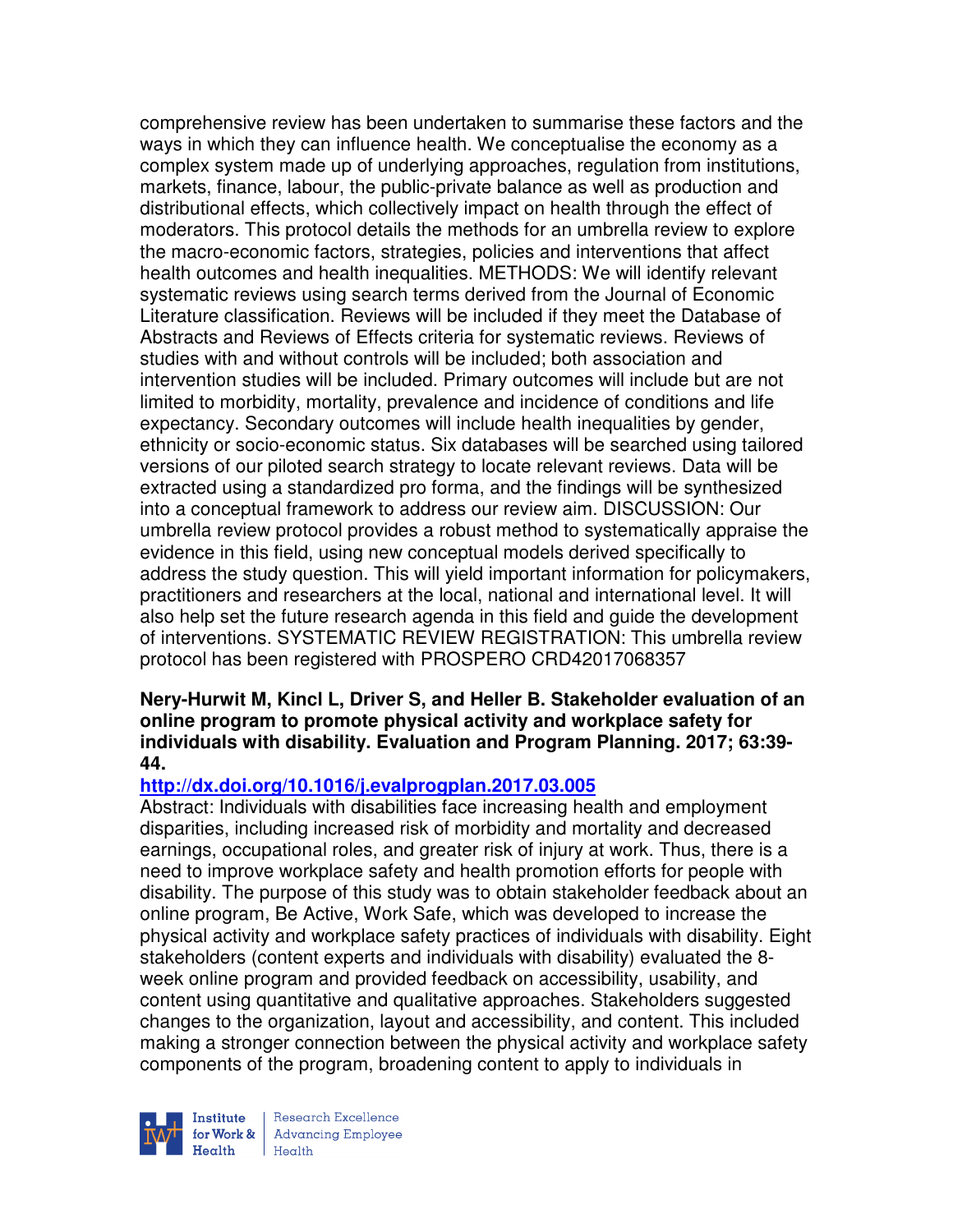different vocational fields, and reducing the number of participant assessments. Engaging stakeholders in the development of health promotion programs is critical to ensure the unique issues of the population are addressed and facilitate engagement in the program. Feedback provided by stakeholders improved the program and provided insight on barriers for adoption of the program

## **Nguyen T, Stewart D, and Gorter JW. Looking back to move forward: reflections and lessons learned about transitions to adulthood for youth with disabilities. Child: Care, Health and Development. 2017; [Epub ahead of print].**

## **http://dx.doi.org/10.1111/cch.12534**

Abstract: BACKGROUND: Transition to adulthood is a significant development process experienced by all youth. Since the mid 1990s, researchers at the CanChild Centre for Childhood Disability Research have been studying this process to assist transitioning youth with disabilities and their families. The objective of this narrative review is to reflect on the work conducted by CanChild researchers, in collaboration with stakeholders, about transitions to adulthood for youth and young adults with disabilities since the publication of the best practice guidelines in 2009. METHODS: A narrative review was undertaken through a reflective approach to critically review and summarize all the transition studies completed at CanChild since 2009. The following data were systematically extracted from articles and research reports: study (authors and year of publication), purpose, methods, sample, and lessons learned. RESULTS: Five studies were identified. An analysis of the findings revealed five key themes that represented lessons learned since the publication of the Ontario-based best practice guidelines: promoting a noncategorical and lifecourse approach to care; active collaboration among stakeholders involved in transition; capacity building through peer mentorship; greater understanding of the significance of opportunities and experiences; as well as the significance of information, education, and research. CONCLUSIONS: This is the first review to provide perspective on trends in transition research since the publication of the best practice guidelines in 2009. It is hoped that this reflection will assist in the ongoing work of researchers, service providers, policy makers, communities, and families in the area of adult transitions for youth with disabilities

**Salin D and Notelaers G. The effect of exposure to bullying on turnover intentions: the role of perceived psychological contract violation and benevolent behaviour. Work and Stress. 2017; 31(4):355-374. http://dx.doi.org/10.1080/02678373.2017.1330780** 

**Sherratt F and Dainty ARJ. UK construction safety: a zero paradox? Policy and Practice in Health and Safety. 2017; 15(2):108-116. http://dx.doi.org/10.1080/14773996.2017.1305040** 

**Ward V. Why, whose, what and how? A framework for knowledge mobilisers. Evidence & Policy. 2017; 13(3):477-497.** 



**Institute** Research Excellence<br> **for Work &** Advancing Employee<br> **Health** Health